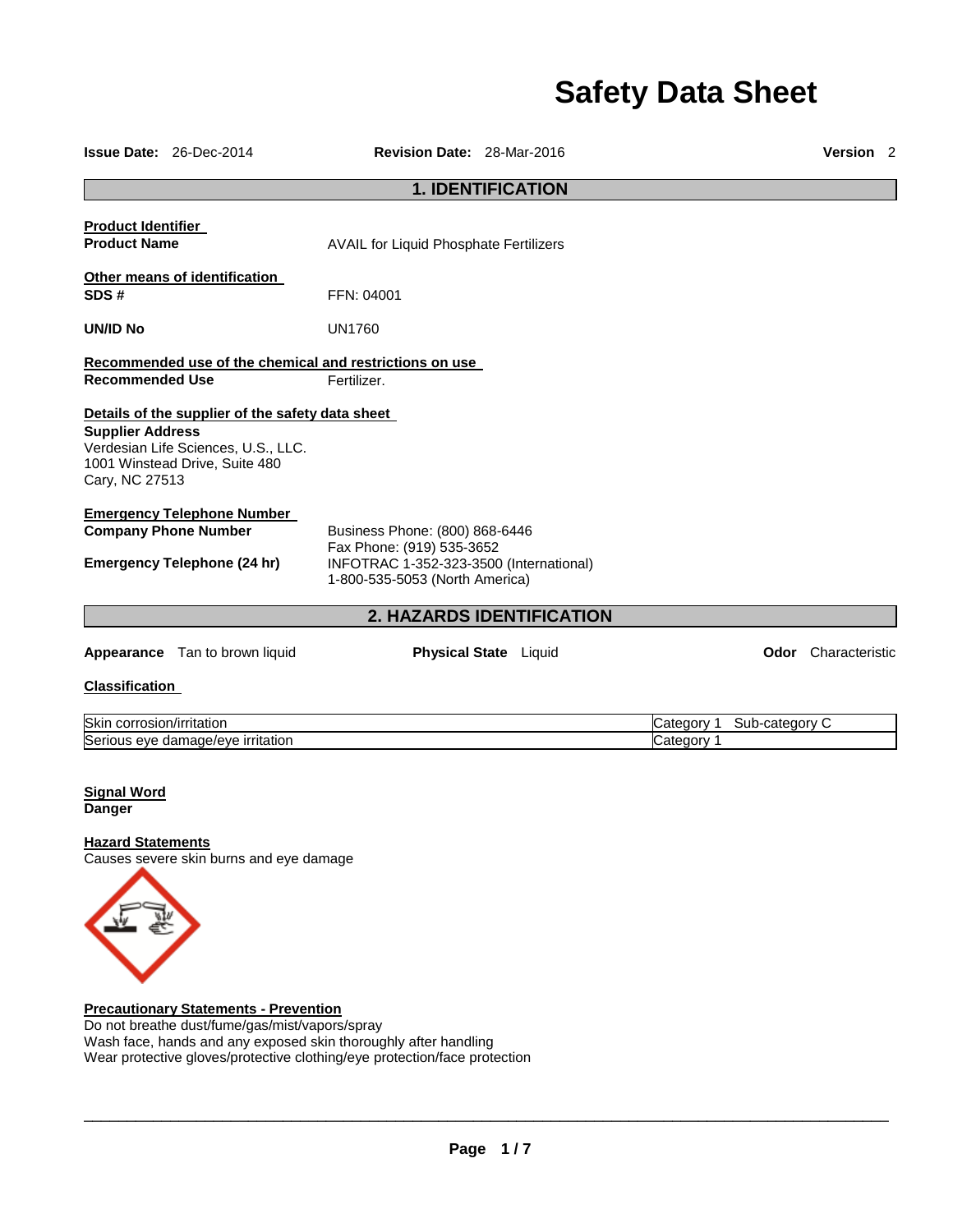#### **Precautionary Statements - Response**

Immediately call a poison center or doctor/physician

IF IN EYES: Rinse cautiously with water for several minutes. Remove contact lenses, if present and easy to do. Continue rinsing Immediately call a poison center or doctor/physician

\_\_\_\_\_\_\_\_\_\_\_\_\_\_\_\_\_\_\_\_\_\_\_\_\_\_\_\_\_\_\_\_\_\_\_\_\_\_\_\_\_\_\_\_\_\_\_\_\_\_\_\_\_\_\_\_\_\_\_\_\_\_\_\_\_\_\_\_\_\_\_\_\_\_\_\_\_\_\_\_\_\_\_\_\_\_\_\_\_\_\_\_\_

IF ON SKIN (or hair): Remove/Take off immediately all contaminated clothing. Rinse skin with water/shower

Wash contaminated clothing before reuse

IF INHALED: Remove victim to fresh air and keep at rest in a position comfortable for breathing

Immediately call a poison center or doctor/physician

IF SWALLOWED: rinse mouth. Do NOT induce vomiting

### **Precautionary Statements - Storage**

Store locked up

## **Precautionary Statements - Disposal**

Dispose of contents/container to an approved waste disposal plant

# **3. COMPOSITION/INFORMATION ON INGREDIENTS**

**Chemical Family Carboxylated polymer.** 

| $\sim$<br>$  -$<br>- ---<br>NS<br>Cne<br>Ш<br>vame                                | N0<br>--                     | - 07<br>w.<br>- -- - -<br>70 |
|-----------------------------------------------------------------------------------|------------------------------|------------------------------|
| Maleid<br>partial<br>salt<br>:-itaconic<br>mer.<br>moniun<br><b>CODOIVI</b><br>αľ | _aa.<br>Jŏ-<br>v<br>ິ<br>. . | <br>oprietary.               |

\*\*If Chemical Name/CAS No is "proprietary" and/or Weight-% is listed as a range, the specific chemical identity and/or percentage of composition has been withheld as a trade secret.\*\*

# **4. FIRST-AID MEASURES**

| <b>First Aid Measures</b>           |                                                                                                                                                                       |
|-------------------------------------|-----------------------------------------------------------------------------------------------------------------------------------------------------------------------|
| <b>General Advice</b>               | Provide this SDS to medical personnel for treatment.                                                                                                                  |
| <b>Eye Contact</b>                  | Rinse immediately with plenty of water, also under the eyelids, for at least 15 minutes.<br>Immediate medical attention is required.                                  |
| <b>Skin Contact</b>                 | Wash off immediately with plenty of water. Take off contaminated clothing. Wash<br>contaminated clothing before reuse. If skin irritation persists, call a physician. |
| <b>Inhalation</b>                   | If inhaled, remove to fresh air. If not breathing, give artificial respiration. If breathing is<br>difficult, give oxygen & get medical attention immediately.        |
| Ingestion                           | Do not induce vomiting. Rinse mouth. Call a physician immediately.                                                                                                    |
| Most important symptoms and effects |                                                                                                                                                                       |
| <b>Symptoms</b>                     | Causes severe skin burns and eye damage. Will cause gastrointestinal tract irritation.                                                                                |
|                                     | Indication of any immediate medical attention and special treatment needed                                                                                            |
| <b>Notes to Physician</b>           | Treat symptomatically.                                                                                                                                                |

# **5. FIRE-FIGHTING MEASURES**

#### **Suitable Extinguishing Media**

Water spray, dry chemical, carbon dioxide, foam.

**Unsuitable Extinguishing Media** Not determined.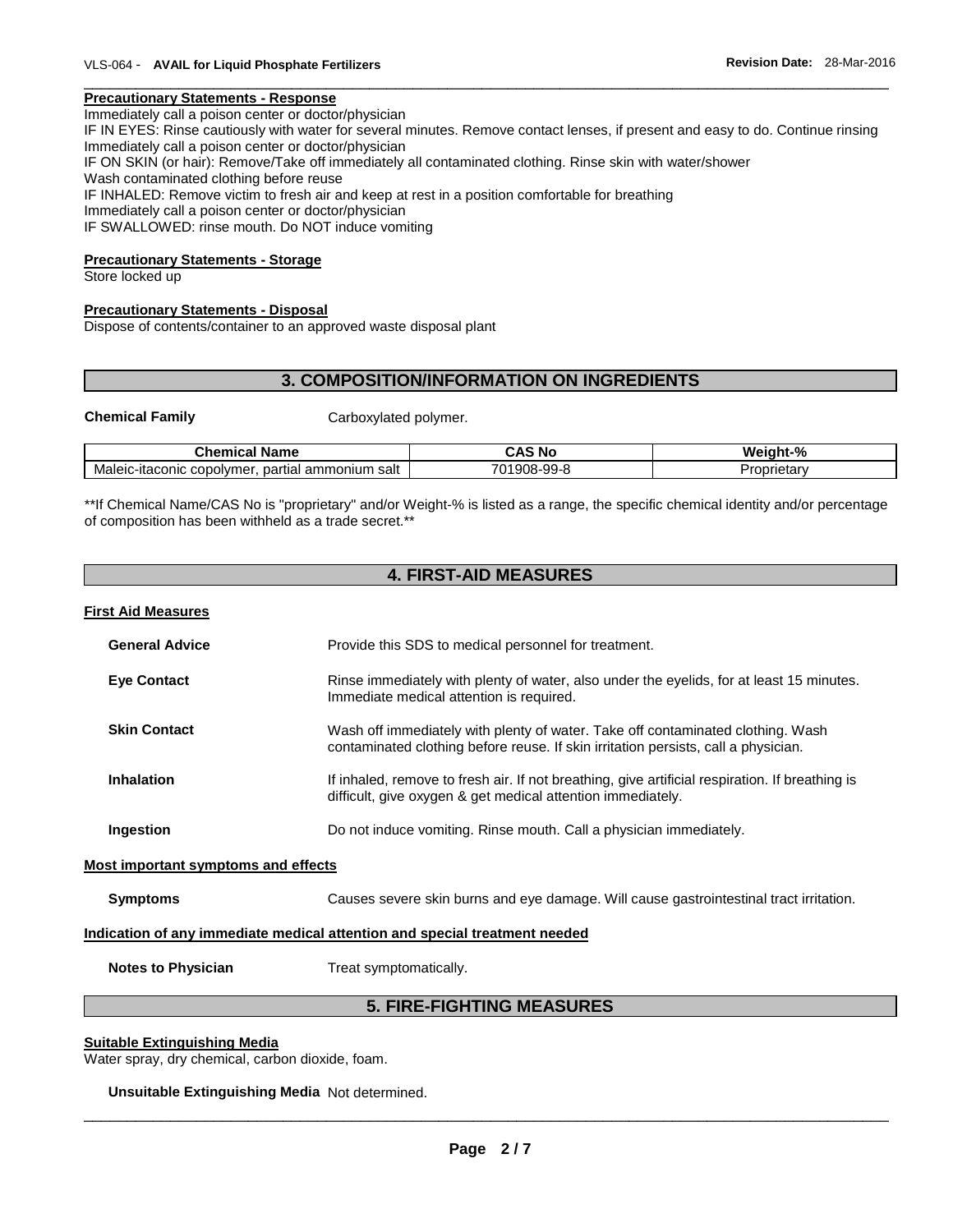#### \_\_\_\_\_\_\_\_\_\_\_\_\_\_\_\_\_\_\_\_\_\_\_\_\_\_\_\_\_\_\_\_\_\_\_\_\_\_\_\_\_\_\_\_\_\_\_\_\_\_\_\_\_\_\_\_\_\_\_\_\_\_\_\_\_\_\_\_\_\_\_\_\_\_\_\_\_\_\_\_\_\_\_\_\_\_\_\_\_\_\_\_\_ **Specific Hazards Arising from the Chemical**

Toxic fumes may be given off when material is exposed to fire.

#### **Protective equipment and precautions for firefighters**

As in any fire, wear self-contained breathing apparatus pressure-demand, MSHA/NIOSH (approved or equivalent) and full protective gear.

|                                                                       | <b>6. ACCIDENTAL RELEASE MEASURES</b>                                                                                                                                                                     |  |  |  |  |  |
|-----------------------------------------------------------------------|-----------------------------------------------------------------------------------------------------------------------------------------------------------------------------------------------------------|--|--|--|--|--|
|                                                                       | Personal precautions, protective equipment and emergency procedures                                                                                                                                       |  |  |  |  |  |
| <b>Personal Precautions</b>                                           | Use personal protective equipment as required.                                                                                                                                                            |  |  |  |  |  |
| <b>Environmental Precautions</b>                                      | See Section 12 for additional Ecological Information.                                                                                                                                                     |  |  |  |  |  |
| Methods and material for containment and cleaning up                  |                                                                                                                                                                                                           |  |  |  |  |  |
| <b>Methods for Containment</b>                                        | Prevent further leakage or spillage if safe to do so.                                                                                                                                                     |  |  |  |  |  |
| <b>Methods for Clean-Up</b>                                           | Keep in suitable, closed containers for disposal.                                                                                                                                                         |  |  |  |  |  |
|                                                                       | 7. HANDLING AND STORAGE                                                                                                                                                                                   |  |  |  |  |  |
|                                                                       |                                                                                                                                                                                                           |  |  |  |  |  |
| <b>Precautions for safe handling</b>                                  |                                                                                                                                                                                                           |  |  |  |  |  |
| <b>Advice on Safe Handling</b>                                        | Use personal protection recommended in Section 8. Avoid contact with skin, eyes or<br>clothing. Do not breathe vapors or spray mist. Wash face, hands, and any exposed skin<br>thoroughly after handling. |  |  |  |  |  |
| Conditions for safe storage, including any incompatibilities          |                                                                                                                                                                                                           |  |  |  |  |  |
| <b>Storage Conditions</b>                                             | Keep containers tightly closed in a dry, cool and well-ventilated place. Store locked up.                                                                                                                 |  |  |  |  |  |
| <b>Incompatible Materials</b>                                         | Strong oxidizing agents. Strong reducing agents. Materials incompatible with water.<br>Materials incompatible with ammonium salts.                                                                        |  |  |  |  |  |
|                                                                       | 8. EXPOSURE CONTROLS/PERSONAL PROTECTION                                                                                                                                                                  |  |  |  |  |  |
| <b>Exposure Guidelines</b>                                            | No exposure limits noted for ingredient(s). The following information is given as general<br>guidance                                                                                                     |  |  |  |  |  |
| <b>Appropriate engineering controls</b>                               |                                                                                                                                                                                                           |  |  |  |  |  |
| <b>Engineering Controls</b>                                           | Maintain eye wash fountain and quick-drench facilities in work area.                                                                                                                                      |  |  |  |  |  |
| Individual protection measures, such as personal protective equipment |                                                                                                                                                                                                           |  |  |  |  |  |

## **Page 3 / 7**

\_\_\_\_\_\_\_\_\_\_\_\_\_\_\_\_\_\_\_\_\_\_\_\_\_\_\_\_\_\_\_\_\_\_\_\_\_\_\_\_\_\_\_\_\_\_\_\_\_\_\_\_\_\_\_\_\_\_\_\_\_\_\_\_\_\_\_\_\_\_\_\_\_\_\_\_\_\_\_\_\_\_\_\_\_\_\_\_\_\_\_\_\_

**General Hygiene Considerations** Avoid contact with skin, eyes and clothing. After handling this product, wash hands before

eating, drinking, or smoking. If contact occurs, remove contaminated clothing. If needed, take first aid action shown on section 4 of this SDS. Launder contaminated clothing before

**Eye/Face Protection** Use chemical safety goggles / face shield.

reuse.

**Respiratory Protection Ensure adequate ventilation, especially in confined areas.** 

**Skin and Body Protection** Chemical resistant protective gloves.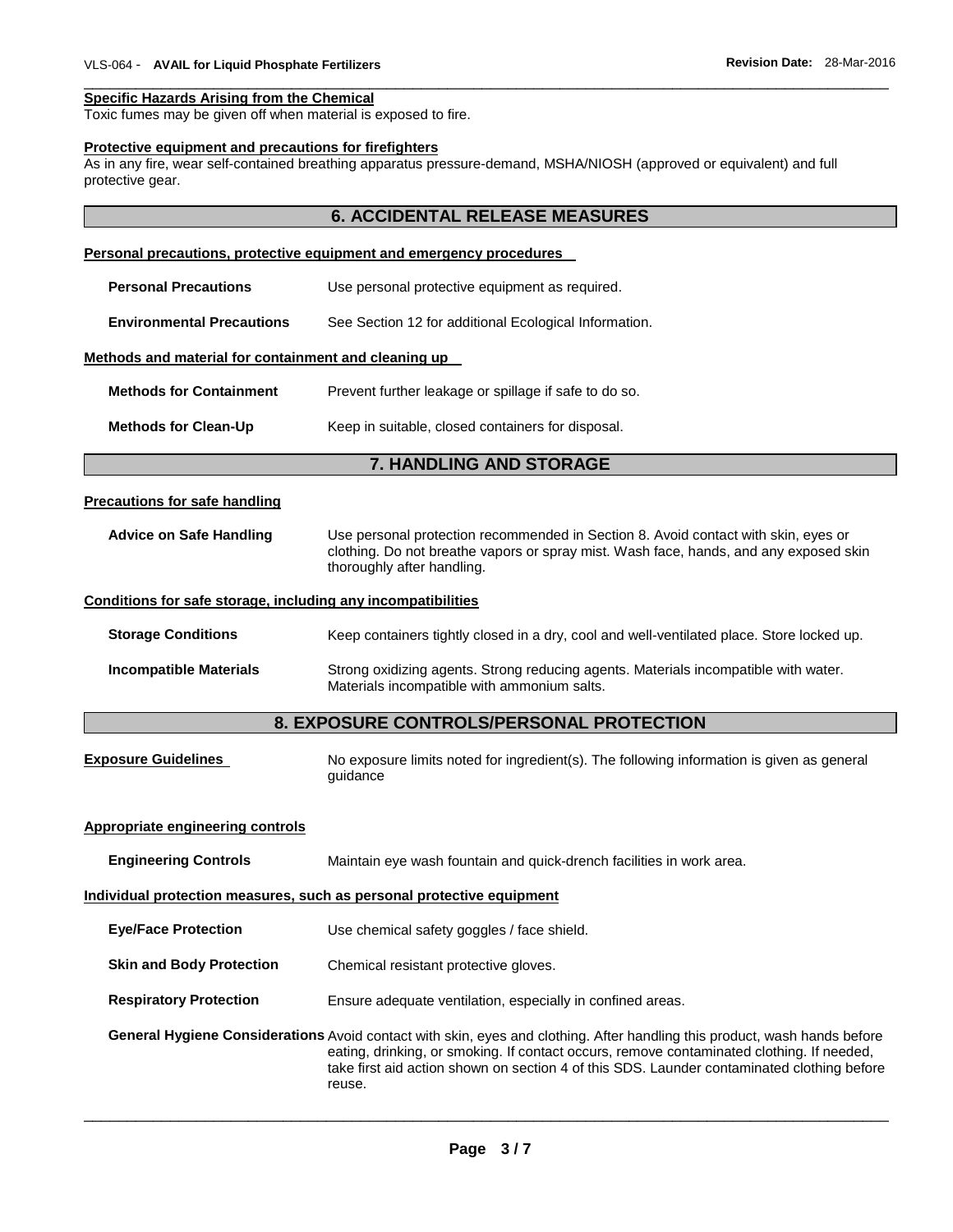## \_\_\_\_\_\_\_\_\_\_\_\_\_\_\_\_\_\_\_\_\_\_\_\_\_\_\_\_\_\_\_\_\_\_\_\_\_\_\_\_\_\_\_\_\_\_\_\_\_\_\_\_\_\_\_\_\_\_\_\_\_\_\_\_\_\_\_\_\_\_\_\_\_\_\_\_\_\_\_\_\_\_\_\_\_\_\_\_\_\_\_\_\_ **9. PHYSICAL AND CHEMICAL PROPERTIES**

## **Information on basic physical and chemical properties**

| <b>Physical State</b>               | Liquid              |                       |                |
|-------------------------------------|---------------------|-----------------------|----------------|
| Appearance                          | Tan to brown liquid | Odor                  | Characteristic |
| Color                               | Tan to brown        | <b>Odor Threshold</b> | Not determined |
| <b>Property</b>                     | <b>Values</b>       | Remarks • Method      |                |
| рH                                  | $-2.0$              |                       |                |
| <b>Melting Point/Freezing Point</b> | -7.22 °C / 19<br>°F |                       |                |
| <b>Boiling Point/Boiling Range</b>  | Not determined      |                       |                |
| <b>Flash Point</b>                  | None                |                       |                |
| <b>Evaporation Rate</b>             | Not determined      |                       |                |
| <b>Flammability (Solid, Gas)</b>    | n/a-liquid          |                       |                |
| <b>Upper Flammability Limits</b>    | Not determined      |                       |                |
| <b>Lower Flammability Limit</b>     | Not determined      |                       |                |
| <b>Vapor Pressure</b>               | Not determined      |                       |                |
| <b>Vapor Density</b>                | Not determined      |                       |                |
| <b>Specific Gravity</b>             | $1.1 - 1.3$         |                       |                |
| <b>Water Solubility</b>             | Not determined      |                       |                |
| Solubility in other solvents        | Not determined      |                       |                |
| <b>Partition Coefficient</b>        | Not determined      |                       |                |
| <b>Auto-ignition Temperature</b>    | Not determined      |                       |                |
| <b>Decomposition Temperature</b>    | Not determined      |                       |                |
| <b>Kinematic Viscosity</b>          | Not determined      |                       |                |
| <b>Dynamic Viscosity</b>            |                     |                       |                |
| <b>Explosive Properties</b>         | Not determined      |                       |                |
| <b>Oxidizing Properties</b>         | Not determined      |                       |                |
|                                     |                     |                       |                |

# **10. STABILITY AND REACTIVITY**

#### **Reactivity**

Not reactive under normal conditions.

#### **Chemical Stability**

Stable under recommended storage conditions.

#### **Possibility of Hazardous Reactions**

Exposure to excessively high pH may lead to ammonia gas evolution. Can react with metals to give off hydrogen, heat and/or steam. Can react with bases and metal oxides with high evolution of heat and/or steam. Can react with carbonates to give off carbon dioxide, heat and/or steam.

### **Conditions to Avoid**

Incompatible Materials.

#### **Incompatible Materials**

Strong oxidizing agents. Strong reducing agents. Materials incompatible with water. Materials incompatible with ammonium salts.

## **Hazardous Decomposition Products**

Carbon oxides. Nitrogen oxides (NOx).

# **11. TOXICOLOGICAL INFORMATION**

#### **Information on likely routes of exposure**

| <b>Product Information</b> | To the best of our knowledge, the chemical, physical and toxicological properties of this<br>material have not been thoroughly investigated |
|----------------------------|---------------------------------------------------------------------------------------------------------------------------------------------|
| <b>Eve Contact</b>         | Causes severe eye damage.                                                                                                                   |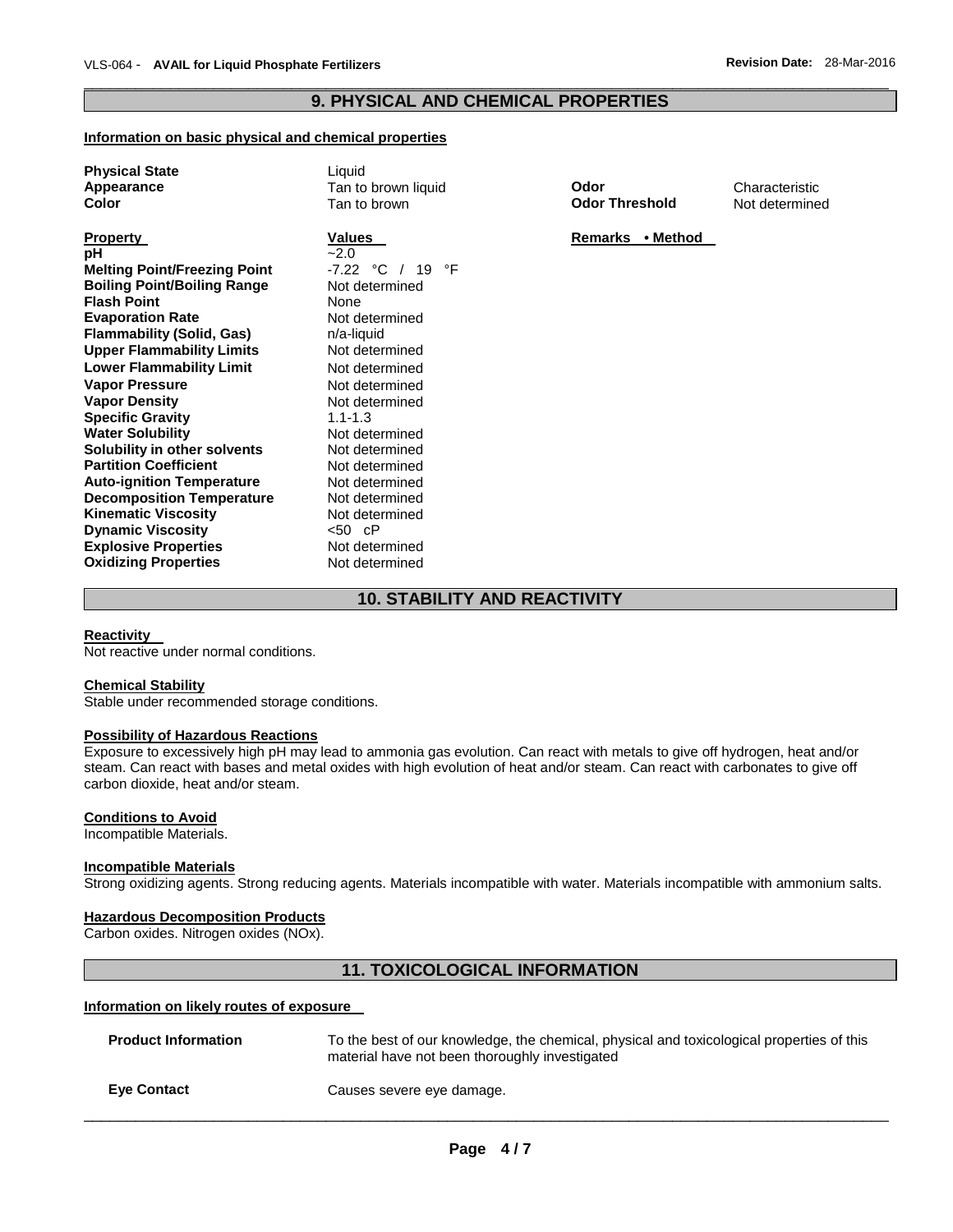| <b>Skin Contact</b>                                         | Causes severe skin burns.                                                                  |
|-------------------------------------------------------------|--------------------------------------------------------------------------------------------|
| <b>Inhalation</b>                                           | May cause irritation to the mucous membranes and upper respiratory tract.                  |
| Ingestion                                                   | Can cause gastrointestinal disturbance.                                                    |
| <b>Component Information</b>                                | Not available                                                                              |
| Information on physical, chemical and toxicological effects |                                                                                            |
| <b>Symptoms</b>                                             | Please see section 4 of this SDS for symptoms.                                             |
|                                                             | Delayed and immediate effects as well as chronic effects from short and long-term exposure |
| Carcinogenicity                                             | Based on the information provided, this product does not contain any carcinogens or        |

## **Numerical measures of toxicity**

Not determined

# **12. ECOLOGICAL INFORMATION**

potential carcinogens as listed by OSHA, IARC or NTP.

## **Ecotoxicity**

An environmental hazard cannot be excluded in the event of unprofessional handling or disposal.

#### **Component Information** Not available

# **Persistence/Degradability**

Not determined.

#### **Bioaccumulation** Not determined.

**Mobility** Not determined

## **Other Adverse Effects**

Not determined

# **13. DISPOSAL CONSIDERATIONS**

# **Waste Treatment Methods**

| <b>Disposal of Wastes</b>     | Disposal should be in accordance with applicable regional, national and local laws and<br>regulations. |
|-------------------------------|--------------------------------------------------------------------------------------------------------|
| <b>Contaminated Packaging</b> | Disposal should be in accordance with applicable regional, national and local laws and<br>regulations. |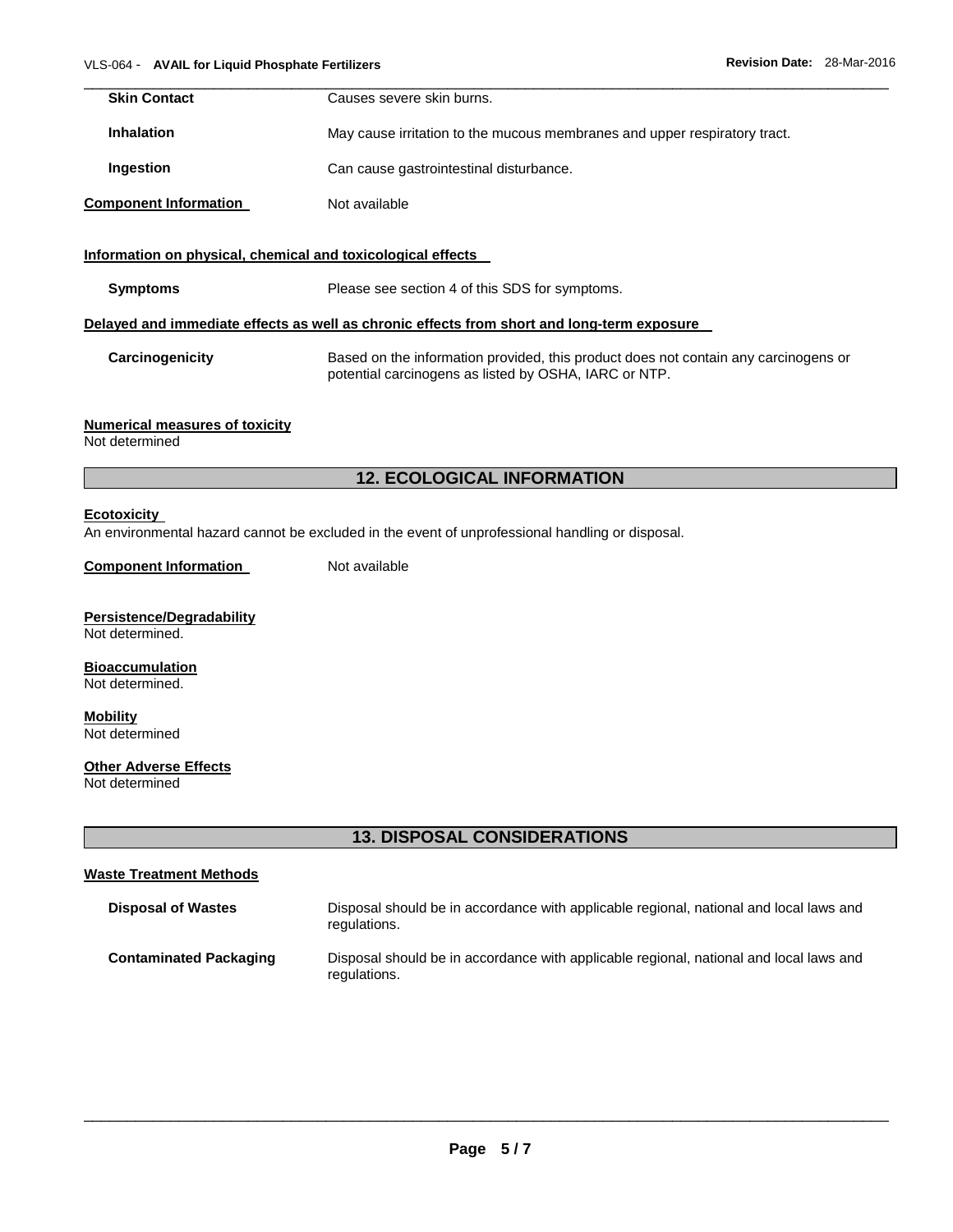## \_\_\_\_\_\_\_\_\_\_\_\_\_\_\_\_\_\_\_\_\_\_\_\_\_\_\_\_\_\_\_\_\_\_\_\_\_\_\_\_\_\_\_\_\_\_\_\_\_\_\_\_\_\_\_\_\_\_\_\_\_\_\_\_\_\_\_\_\_\_\_\_\_\_\_\_\_\_\_\_\_\_\_\_\_\_\_\_\_\_\_\_\_ **14. TRANSPORT INFORMATION**

# **Note Please see current shipping paper for most up to date shipping information, including** exemptions and special circumstances. **DOT UN/ID No** UN1760 **Proper Shipping Name** Corrosive Liquid, n.o.s (Maleic-itaconic copolymer, partial ammonium salt) **Hazard Class** 8 **Packing Group 111 IATA UN/ID No** UN1760 **Proper Shipping Name** Corrosive Liquid, n.o.s (Maleic-itaconic copolymer, partial ammonium salt) **Hazard Class** 8 **Packing Group 111 IMDG UN/ID No** UN1760 **Proper Shipping Name** Corrosive Liquid, n.o.s (Maleic-itaconic copolymer, partial ammonium salt) **Hazard Class** 8 **Packing Group 111**

## **15. REGULATORY INFORMATION**

# **International Inventories**

| <b>Chemical Name</b>       | <b>TSCA</b> | DSL | <b>NDSL</b> | <b>EINECS</b> | <b>ELINCS</b> | <b>ENCS</b> | <b>IECSC</b> | 55 <sub>2</sub><br>NEVL | <b>PICCS</b> | <b>AICS</b> |
|----------------------------|-------------|-----|-------------|---------------|---------------|-------------|--------------|-------------------------|--------------|-------------|
| Maleic-itaconic copolymer, | Present     |     |             |               |               |             |              |                         |              |             |
| partial ammonium salt      |             |     |             |               |               |             |              |                         |              |             |

#### **Legend:**

*TSCA - United States Toxic Substances Control Act Section 8(b) Inventory* 

*DSL/NDSL - Canadian Domestic Substances List/Non-Domestic Substances List* 

*EINECS/ELINCS - European Inventory of Existing Chemical Substances/European List of Notified Chemical Substances* 

*ENCS - Japan Existing and New Chemical Substances* 

*IECSC - China Inventory of Existing Chemical Substances* 

*KECL - Korean Existing and Evaluated Chemical Substances* 

*PICCS - Philippines Inventory of Chemicals and Chemical Substances* 

*AICS - Australian Inventory of Chemical Substances* 

## **US Federal Regulations**

## **CERCLA**

This material, as supplied, does not contain any substances regulated as hazardous substances under the Comprehensive Environmental Response Compensation and Liability Act (CERCLA) (40 CFR 302) or the Superfund Amendments and Reauthorization Act (SARA) (40 CFR 355).

### **SARA 313**

Section 313 of Title III of the Superfund Amendments and Reauthorization Act of 1986 (SARA). This product does not contain any chemicals which are subject to the reporting requirements of the Act and Title 40 of the Code of Federal Regulations, Part 372

#### **CWA (Clean Water Act)**

This product does not contain any substances regulated as pollutants pursuant to the Clean Water Act (40 CFR 122.21 and 40 CFR 122.42)